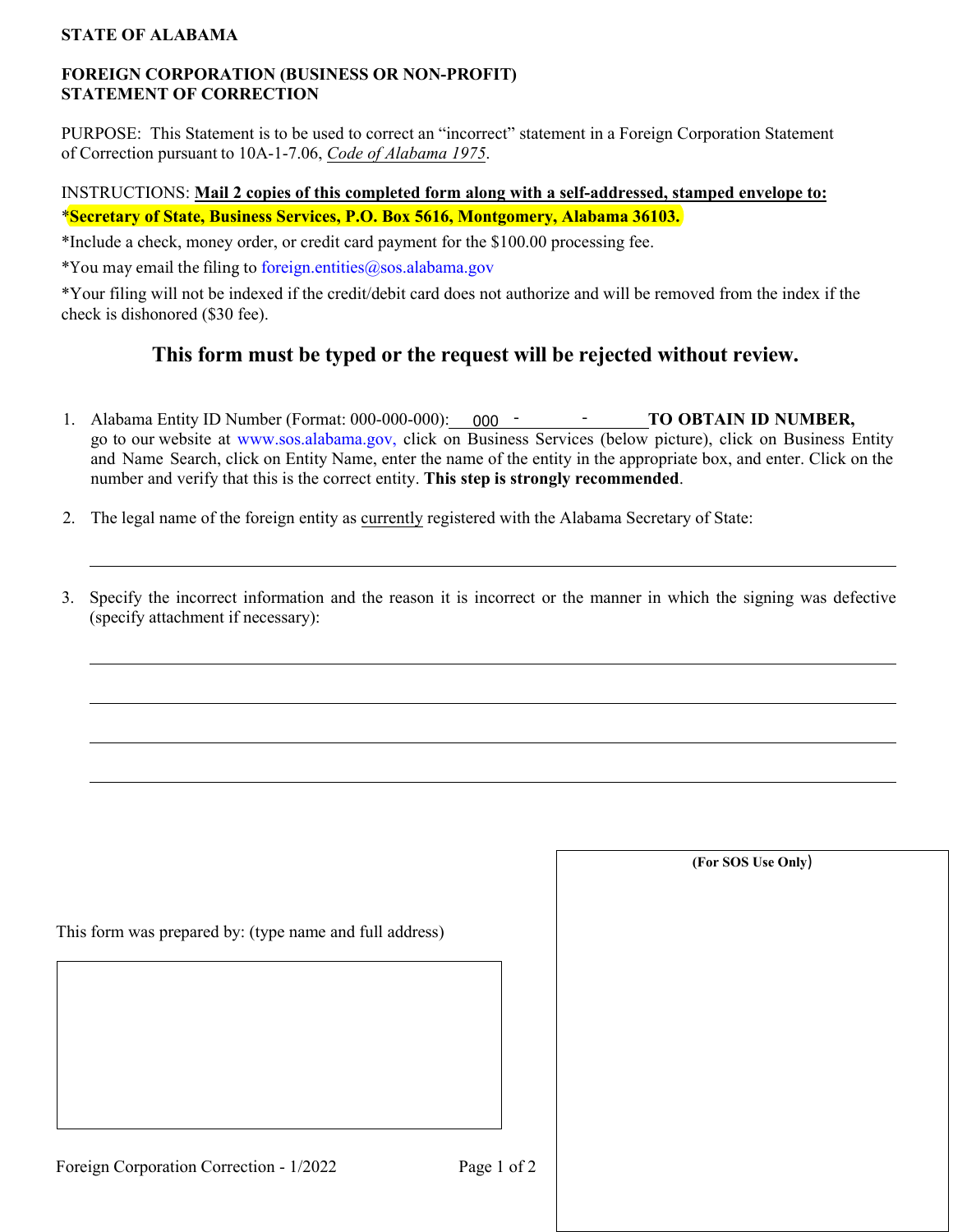# FOREIGN CORPORATION (BUSINESS OR NON-PROFIT)<br>STATEMENT OF CORRECTION

4. Correct the incorrect information or defective signature (specify attachment if necessary):

 $\frac{1}{\sqrt{1-\frac{1}{2}}}\frac{1}{\sqrt{1-\frac{1}{2}}}\frac{1}{\sqrt{1-\frac{1}{2}}}\frac{1}{\sqrt{1-\frac{1}{2}}}\frac{1}{\sqrt{1-\frac{1}{2}}}\frac{1}{\sqrt{1-\frac{1}{2}}}\frac{1}{\sqrt{1-\frac{1}{2}}}\frac{1}{\sqrt{1-\frac{1}{2}}}\frac{1}{\sqrt{1-\frac{1}{2}}}\frac{1}{\sqrt{1-\frac{1}{2}}}\frac{1}{\sqrt{1-\frac{1}{2}}}\frac{1}{\sqrt{1-\frac{1}{2}}}\frac{1}{\sqrt{1-\frac{1}{2}}}\frac{1}{\sqrt{1-\frac{$ Date

Typed name and title of signature below

Signature of person authorized to sign per 10A-1-4.01